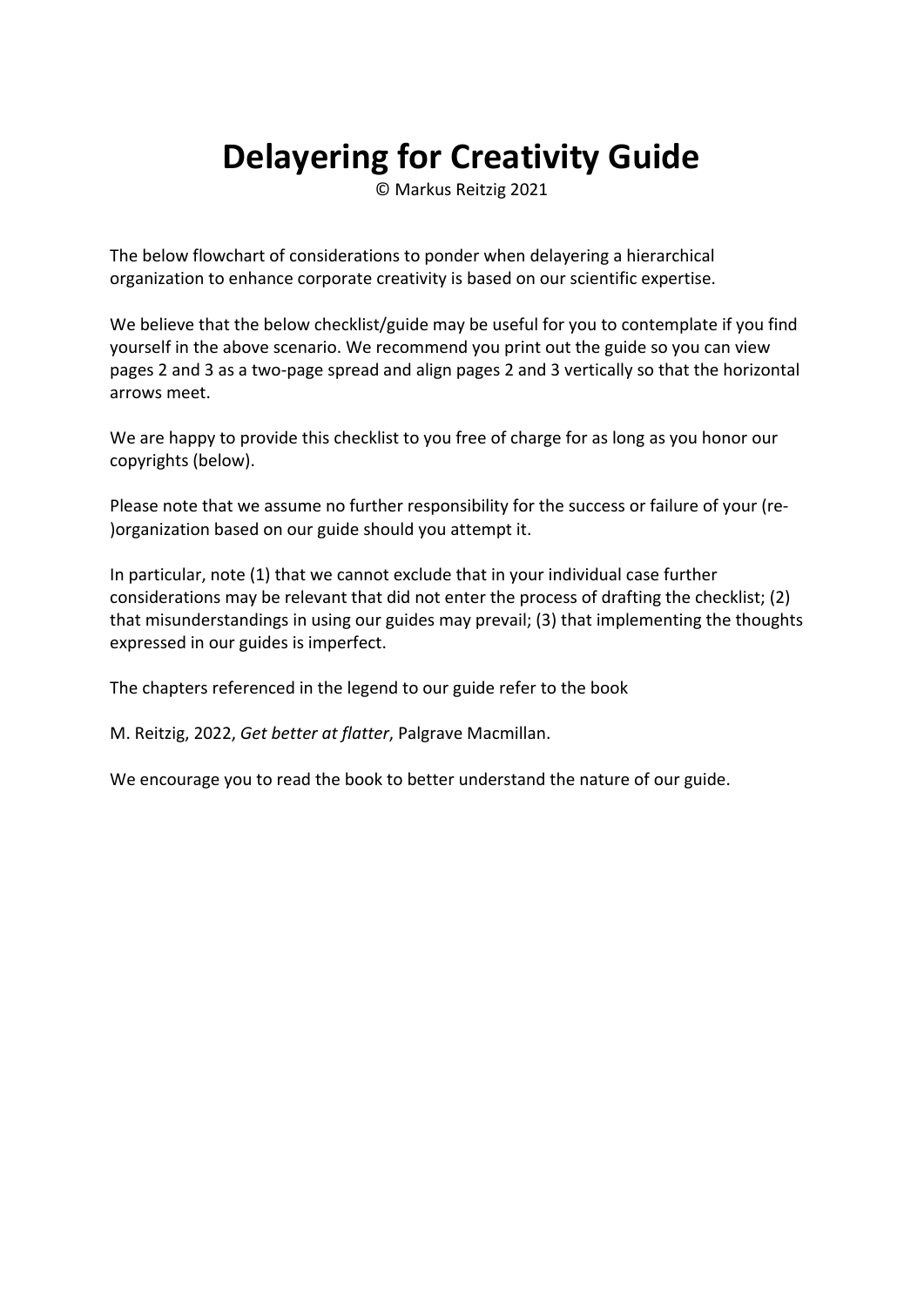

© Markus Reitzig 2021